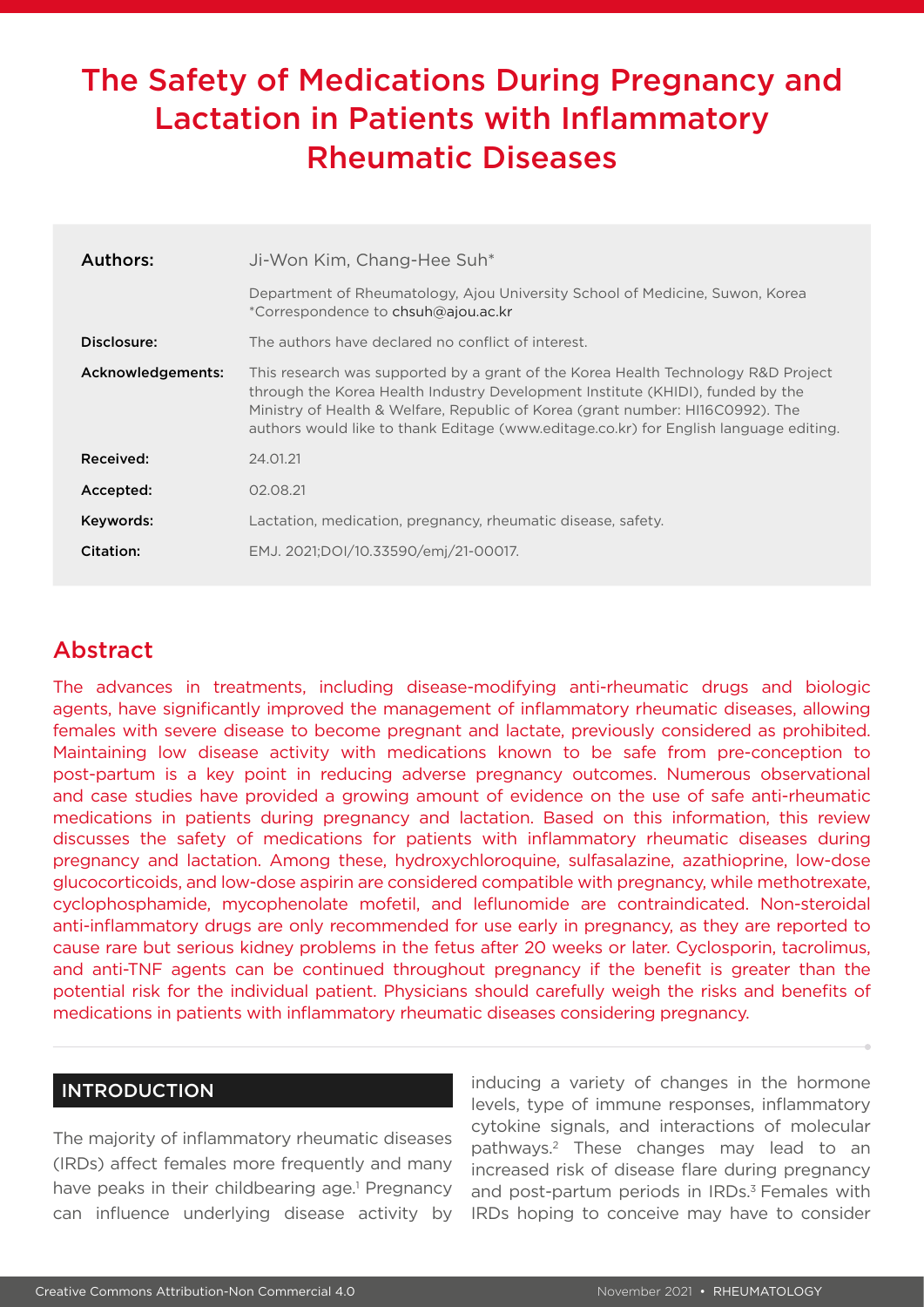the combination of worsening pregnancy by disease, disease flare by pregnancy, and the safety of medications during pregnancy and lactation.<sup>3</sup> Therefore, pregnancy and lactation in fertile females with IRDs are always challenging.

Notably, over the past decades, significant improvements in the management of pregnancy have made it possible to maintain pregnant females with quiescent disease through safe medications. However, the actual adherence is known to be low, as previous studies in pregnant females with chronic diseases reported that approximately 40% of females do not adhere to their medications because of negative beliefs.4 In this regard, educational intervention by physicians is needed to reinforce the positive beliefs that appropriate medications can reduce adverse maternal and fetal outcomes. Physicians should be aware of professional and accurate information to determine the optimal timing of pregnancy, considering the potential benefits and risks of medications. In this article, the authors discuss the effects of commonly used anti-rheumatic medications on pregnancy and lactation and provide guidelines for the safe use of these medications (Table 1).

### ANTI-RHEUMATIC MEDICATIONS IN PREGNANCY AND LACTATION

#### Non-steroidal Anti-inflammatory Drugs

Non-steroidal anti-inflammatory drugs (NSAIDs) are the most commonly prescribed medication and are often used to treat fever, pain, and inflammation and can be easily available over the counter. Most experts agree that the traditional NSAIDs are probably safe to use in small to medium doses during the first trimester.<sup>5</sup> While the majority believed that safety would be maintained throughout the second trimester, a warning recently issued by the U.S. Food and Drug Administration (FDA) added to the risk of NSAIDs in the second trimester. In October 2020, the FDA announced that the use of NSAIDs after 20 weeks of pregnancy increases the potential risk of fetal renal dysfunction, oligohydramnios, and neonatal renal impairment.<sup>6</sup> In the third trimester, all NSAIDs are contraindicated as they have been linked with an increased risk of a premature closure of the ductus arteriosus and inhibition of labour.<sup>7,8</sup> Moreover, the patients

planning for pregnancy also need to avoid or reduce the use of NSAIDs, as they have been shown to significantly reduce fertility rates by inhibiting ovulation and reducing progesterone levels.9 While cyclogenase-2 (COX-2) inhibitors may potentially have the same side effects as other NSAIDs, they can be considered higher risk for pregnant females because one study showed that COX-2 inhibitor exposure increases musculoskeletal malformations.10

The majority of the NSAIDs are proven safe during lactation because they are poorly transferred to milk, and safety in children has been well studied; however, there are some reports of increased risk of jaundice and kernicterus.<sup>11,12</sup> It is recommended to use relatively proven safe medications (i.e., ibuprofen) with extremely low levels in breastmilk and a short half-life.13 The data on the lactation of COX-2 inhibitors are limited.

#### **Corticosteroids**

Corticosteroids are used to treat a wide range of IRDs, including rheumatoid arthritis (RA), systemic lupus erythematosus (SLE), inflammatory myopathy, and other connective tissue diseases, and are often necessary to control the activity of the disease during pregnancy. They are considered the first-line therapy for acute flares throughout pregnancy because of a rapid onset of action. Important to recognise is that the types of corticosteroids vary depending on whether the treatment target is the mother or the fetus. Corticosteroid treatment for mothers requires short-acting agents (prednisone, prednisolone, and methylprednisolone), and 90% is metabolised by the placental enzyme 11β-dehydrogenase.<sup>14</sup> If corticosteroid treatment is needed for the fetus, dexamethasone and betamethasone, which have the ability to cross the placenta from the mother to fetus, should be chosen. Corticosteroids need to be delivered to the fetus to prevent complete congenital heart block in neonatal lupus syndrome and induce lung maturity in preterm labour.<sup>15,16</sup>

Although corticosteroids are generally considered as safe medications during pregnancy, side effects can occur in both the mother and fetus. In terms of maternal complications of corticosteroids, pregnancy-specific complications such as preeclampsia, gestational diabetes, and premature rupture of membranes may occur.<sup>17</sup>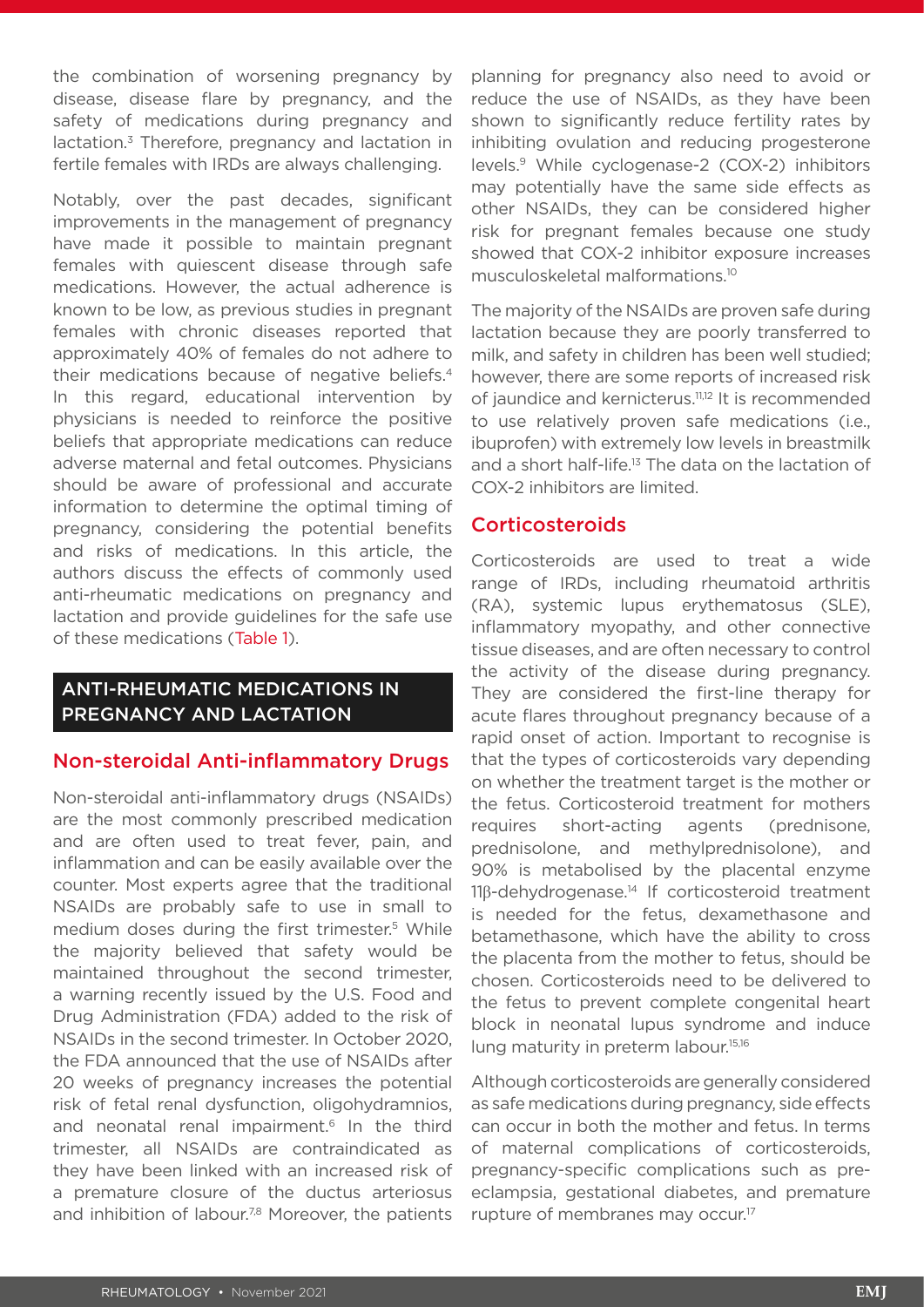#### Table 1: Recommendations of anti-rheumatic medications in females during pregnancy and lactation.

| <b>Medication</b>                                                                                 | Pre-conception                                                                           | Pregnancy                                                                                             | Lactation                                                                          |
|---------------------------------------------------------------------------------------------------|------------------------------------------------------------------------------------------|-------------------------------------------------------------------------------------------------------|------------------------------------------------------------------------------------|
| <b>NSAIDs</b>                                                                                     | Low risk<br>(discontinue in females who<br>are having difficulty with<br>conceiving)     | Discontinue before 20<br>weeks                                                                        | Low risk<br>(ibuprofen is preferred)                                               |
| Corticosteroids                                                                                   | Low risk                                                                                 | Low risk                                                                                              | Low risk<br>(breastfeeding<br>recommended 4 hours after<br>taking doses of >20 mg) |
| LMWH                                                                                              | Low risk                                                                                 | Low risk                                                                                              | Low risk                                                                           |
| Low-dose aspirin                                                                                  | Low risk                                                                                 | Low risk<br>(discontinue at 36 weeks)                                                                 | Low risk                                                                           |
| Hydroxychloroquine                                                                                | Low risk                                                                                 | Low risk                                                                                              | Low risk                                                                           |
| Sulfasalazine                                                                                     | Low risk                                                                                 | Low risk                                                                                              | Low risk                                                                           |
| Azathioprine                                                                                      | Low risk                                                                                 | Low risk                                                                                              | Low risk                                                                           |
| Methotrexate                                                                                      | High risk<br>(stop 3 months prior to<br>conception)                                      | High risk                                                                                             | High risk                                                                          |
| Tacrolimus/cyclosporin                                                                            | Low risk                                                                                 | Low risk                                                                                              | Low risk                                                                           |
| Cyclophosphamide                                                                                  | High risk                                                                                | High risk                                                                                             | High risk                                                                          |
| Mycophenolate mofetil                                                                             | High risk<br>(stop 6 weeks prior to<br>conception)                                       | High risk                                                                                             | High risk                                                                          |
| Leflunomide                                                                                       | High risk<br>(cholestyramine wash-out<br>until plasma levels of LEF<br>are undetectable) | High risk                                                                                             | High risk                                                                          |
| Anti-TNF agents                                                                                   |                                                                                          |                                                                                                       |                                                                                    |
| Certolizumab pegol                                                                                | Low risk                                                                                 | Low risk                                                                                              | Low risk                                                                           |
| Etanercept<br>Infliximab<br>Adalimumab<br>Golimumab                                               | Low risk                                                                                 | Low risk<br>(may be safe to stop in the<br>late second or early third<br>trimester in stable disease) | Low risk                                                                           |
| Rituximab                                                                                         | High risk                                                                                | High risk<br>(can use in life-threatening<br>disease)                                                 | Low risk                                                                           |
| Other biologic agents                                                                             |                                                                                          |                                                                                                       |                                                                                    |
| Abatacept<br>Tocilizumab<br>Belimumab<br>Secukinumab<br>Ustekinumab<br>Tofacitinib<br>Baricitinib | Inadequate information                                                                   |                                                                                                       |                                                                                    |

LEF: Leflunomide; LMWH: low-molecular-weight heparin; NSAIDs: non-steroidal anti-inflammatory drugs.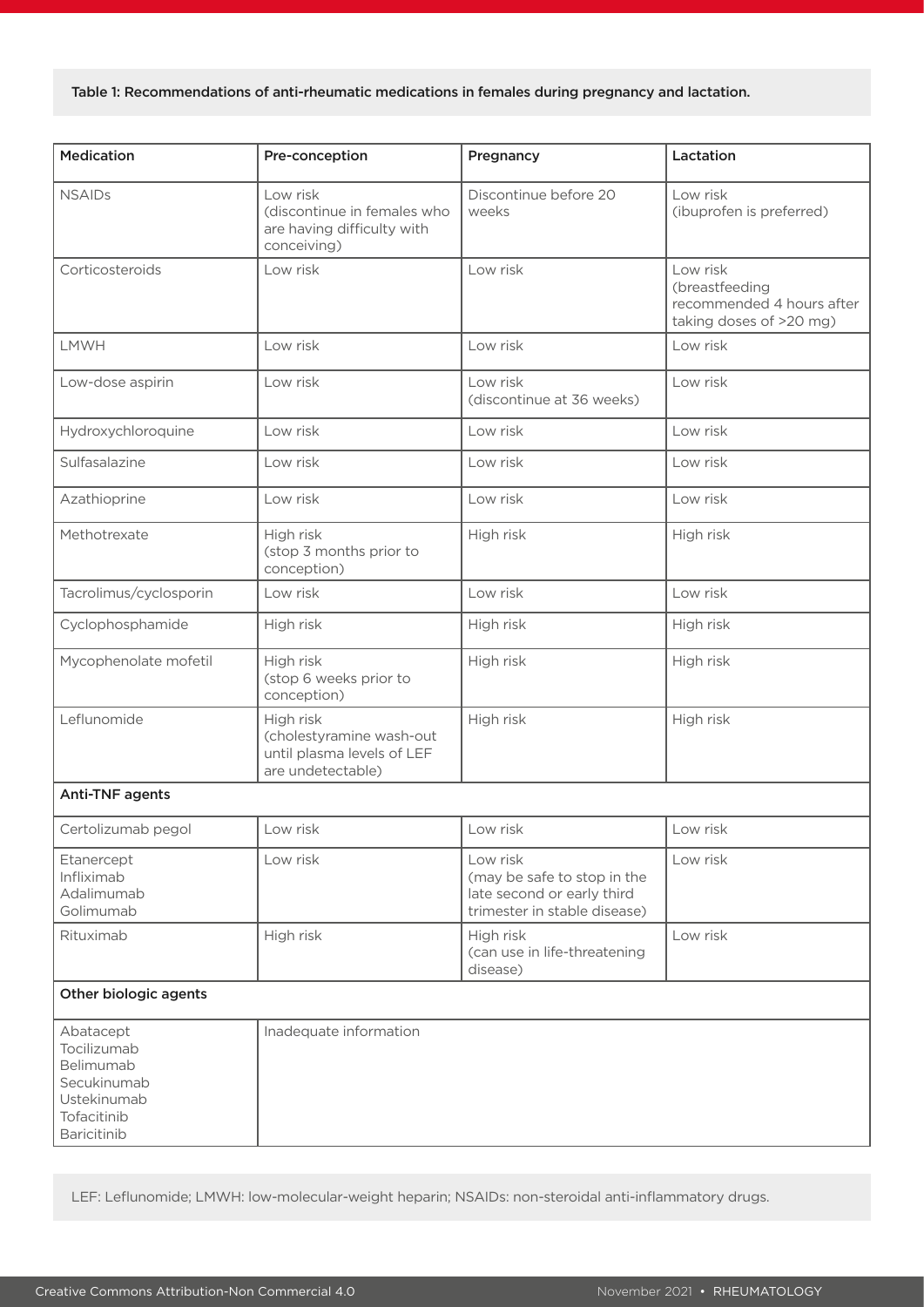Several studies have shown an increased incidence of cleft palate and intrauterine growth retardation following corticosteroid therapy.18 Given the potential risk of complications, it is preferable to keep the corticosteroid dose below 5–10 mg/day.19

Prednisone and prednisolone pass into breastmilk in small quantities and are safe medications during lactation. Up to 20 mg of maternal prednisolone is not expected to cause any adverse effects on breastfed infants. For mothers taking high-dose corticosteroids, it is advised to breastfeed 4 hours after taking them to minimise drug exposure.<sup>20</sup> There are no data available on the use of dexamethasone or betamethasone during lactation.

#### Antiplatelet and Anticoagulant Agents

Antiphospholipid syndrome (APS) is a systemic autoimmune disorder characterised by recurrent vascular thrombosis or fetal loss in the presence of antiphospholipid antibodies (aPL). Without treatment, pregnancy complications increase to 90%; however, it is widely accepted that the miscarriage rate can be greatly improved through anticoagulation treatment.21 The standard anticoagulation treatment for APS is lifelong anticoagulation with warfarin or an alternative vitamin K antagonist. In particular, since pregnancy is related to a hypercoagulable state, females with APS need careful attention throughout the pregnancy and post-partum period. Notably, warfarin is a teratogen that can cross the placenta and should be avoided between 6 and 12 weeks of gestation.<sup>22</sup> Patients with APS undergoing warfarin treatment are recommended to confirm pregnancy 6 weeks before the conversion of anticoagulation from warfarin to a combination of low-molecularweight heparin (LMWH) and low-dose aspirin (LDA). LMWH and LDA have not been detected to exert any specific adverse fetal side effects or teratogenicity.<sup>23</sup> It is suggested that the same dose of LMWH should be continued for 6 weeks after delivery, as the risk of post-partum thrombosis may increase. In the case of asymptomatic aPL carriers (those with positive aPL but no vascular thrombosis or pregnancy complications), LDA helped protect pregnant females from thrombosis.24 Both LMWH and LDA are not well excreted into breastmilk; therefore, breastfeeding is safe in mothers who are treated with both drugs.<sup>23</sup>

Despite the widespread use of direct-acting oral anticoagulants for the prevention of secondary thrombosis in the general population, it is not recommended to be used in patients with definite APS.24 No clinical trials have been performed on direct-acting oral anticoagulants during pregnancy and lactation, and safety has not been demonstrated during this period.25

# Conventional Disease-Modifying Anti-rheumatic Drugs

#### Hydroxychloroquine

Hydroxychloroquine (HCQ), an antimalarial drug, has been widely used, either alone or in combination with other agents, in the treatment of SLE, RA, and other IRDs. Above all, in patients with SLE, HCQ should be continued during pregnancy in order to prevent a disease flare and reduce adverse pregnancy outcomes. Despite the theoretical concerns of retinal toxicity and ototoxicity, generally known as HCQ toxicity from long-term use, no visual, auditory, or congenital abnormalities have been reported in children in previous studies.26 One study suggested that the continuation of HCQ during pregnancy has a possible protective effect against the occurrence and recurrence of neonatal lupus and congenital heart block.<sup>27</sup>

HCQ also appeared to be compatible with breastfeeding. Low concentrations of HCQ can be found in breastmilk and exposed to infants; however, there are no data on the adverse effects of breastfeeding from mothers taking HCQ till date.<sup>28</sup>

#### **Sulfasalazine**

Sulfasalazine (SSZ) is a compound of 5-aminosalicylic acid and sulphapyridine developed for the treatment of RA more than 60 years ago. Aside from its use as a treatment for RA, ankylosing spondylitis, psoriatic arthritis, juvenile arthritis, and ulcerative colitis are also indications for treatment. Significant information about the risk of SSZ during pregnancy was obtained from patients with inflammatory bowel disease, and most studies have demonstrated safety during pregnancy.<sup>29</sup> Although SSZ and its metabolite sulphapyridine pass through the placenta, current studies have shown that these concentrations do not cause significant displacement of bilirubin from albumin.<sup>30</sup> The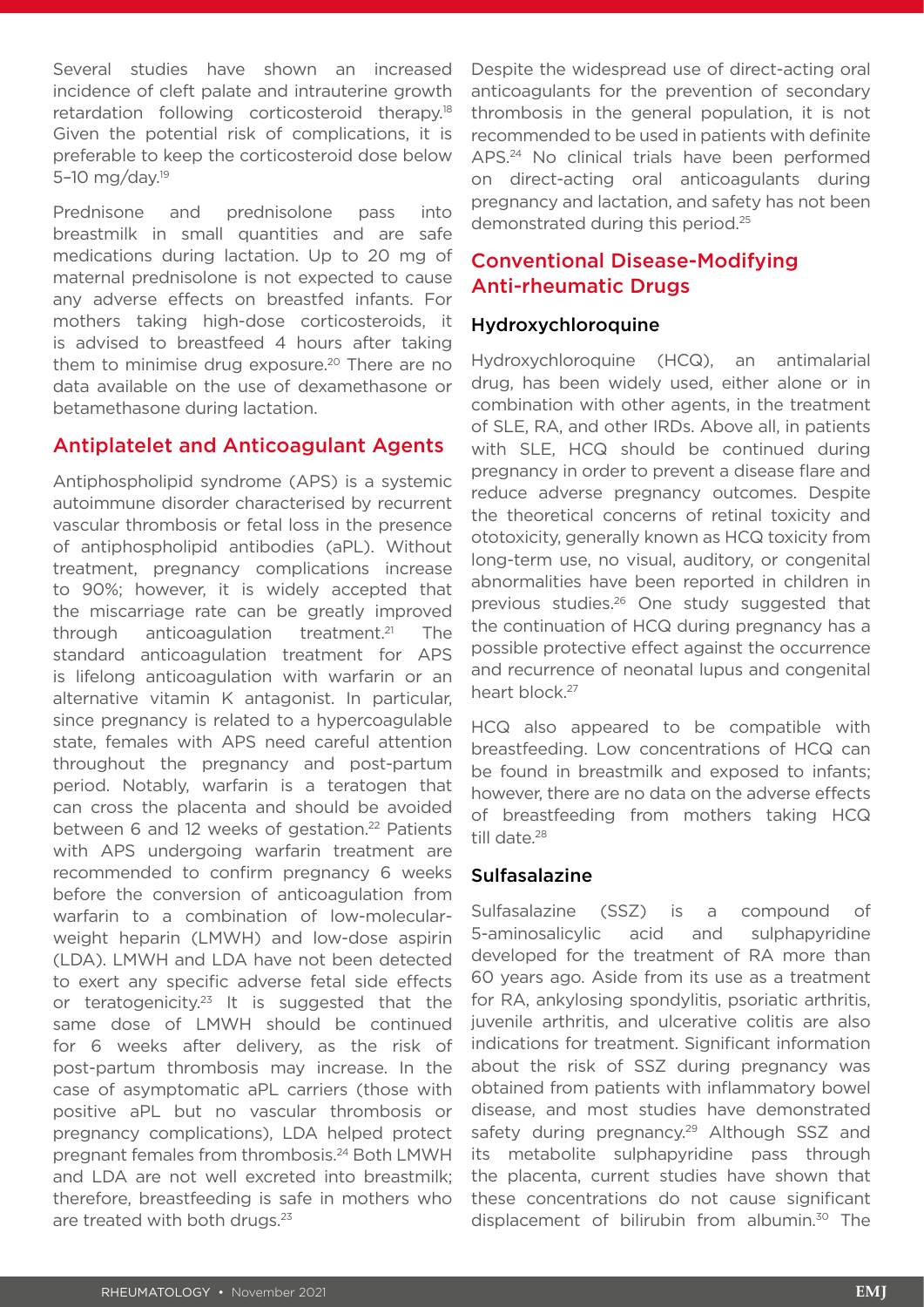risk of kernicterus does not appear to increase in infants exposed to SSZ. It should be noted that folate supplementation is necessary during pre-conception and pregnancy, as SSZ is a potential inhibitor of folate carrier.31

There is a general consensus that SSZ is safe during lactation. However, there has been one reported case of bloody stool and diarrhoea in an infant receiving breastmilk from mothers taking SSZ; thus, it should be explained to patients to observe the symptoms and signs of infants treated with SSZ throughout this period.<sup>32</sup>

#### Azathioprine

Azathioprine (AZA) is a purine analogue, an immunosuppressive agent that prevents T- and B-cell proliferation by inhibiting nucleic acid synthesis.<sup>33</sup> Teratogenicity has been found in animals due to DNA damage caused by the active metabolites of AZA, but it has not been identified as a human teratogen because there is no enzyme that converts into active metabolites in the fetal liver. $34$  In the past, numerous case series have been reported for adverse outcomes of pregnancies, including intrauterine growth retardation, chromosomal anomalies, and immunosuppression; however, there are limitations in the analysis of results, given that a small number of patients were included and that the investigators did not consider the severity of the disease.<sup>35</sup> Based on the safety data during pregnancy, proven primarily from observational studies of inflammatory bowel disease and organ transplantation patients, AZA has recently been recognised as a safe immunosuppressant and steroid-sparing agent in pregnant females with various IRDs.<sup>36</sup> Breastfeeding is compatible with AZA as the drug transfer into maternal milk is minimal.<sup>37</sup>

#### Methotrexate

Methotrexate (MTX) is a folate antagonist that inhibits dihydrofolate reductase and causes the termination of cell growth and division. Although it is commonly used for autoimmune diseases such as RA and psoriasis because of its anti-inflammatory effects, MTX is a teratogen and abortifacient by inhibiting folic acid, which is essential for the development of fetal neural tubes.<sup>38</sup> The major congenital malformations induced by MTX include microcephaly, hydrocephalus, cleft palate, congenital

cardiopathy, and delayed ossification.<sup>39</sup> The critical period of malformation production by MTX is regarded as 6-8 weeks after conception.<sup>40</sup> Since MTX can persist in the maternal liver up to 4 months after exposure, females who wish to conceive should stop taking the medication for at least 3 months before attempting pregnancy.<sup>17</sup> Considering the widespread use of MTX in rheumatic diseases, physicians should inform females of childbearing age regarding the risks of taking this medication and continue to recommend folic acid supplementation. Most expert guidelines suggest that breastfeeding is contraindicated during maternal MTX treatment.<sup>41</sup> Although the levels found in breast milk are very low, they can accumulate in neonatal tissues.<sup>42</sup>

#### Tacrolimus and cyclosporine

Tacrolimus (TAC) and cyclosporine (CSA) are calcineurin inhibitors that interfere with the transcription of IL-2 and several other cytokines in T lymphocytes.<sup>43</sup> Both medications belong to a family of immunosuppressive agents and are widely used in the prevention of transplant rejection and in the treatment of autoimmune disorders. The current available data indicate favourable pregnancy outcomes without any evidence of increased risk of congenital anomalies following intrauterine exposure to TAC.<sup>44</sup> CSA is also classified as a relatively safe medication during pregnancy, although the incidence of maternal diseases such as pre-eclampsia, gestational diabetes, and maternal hypertension may increase.45 The medical literature concerning the effects of TAC and CSA on lactation is not known precisely as it mainly includes case reports and registry data. TAC and CSA are considered safe as the detectable concentration in breast milk is extremely low and there are no cases of increased malformations in pregnant females exposed to these medications.<sup>46</sup>

#### Cyclophosphamide

Cyclophosphamide (CYC) is an alkylating agent that is toxic to cancer cells and proliferating lymphocytes and is known as a treatment for various rheumatic diseases such as SLE and vasculitis as well as malignancies.47 This medication is generally avoided in females of reproductive age because of its impact on embryofetal toxicity and fertility. CYC administration to pregnant females not only produced deformities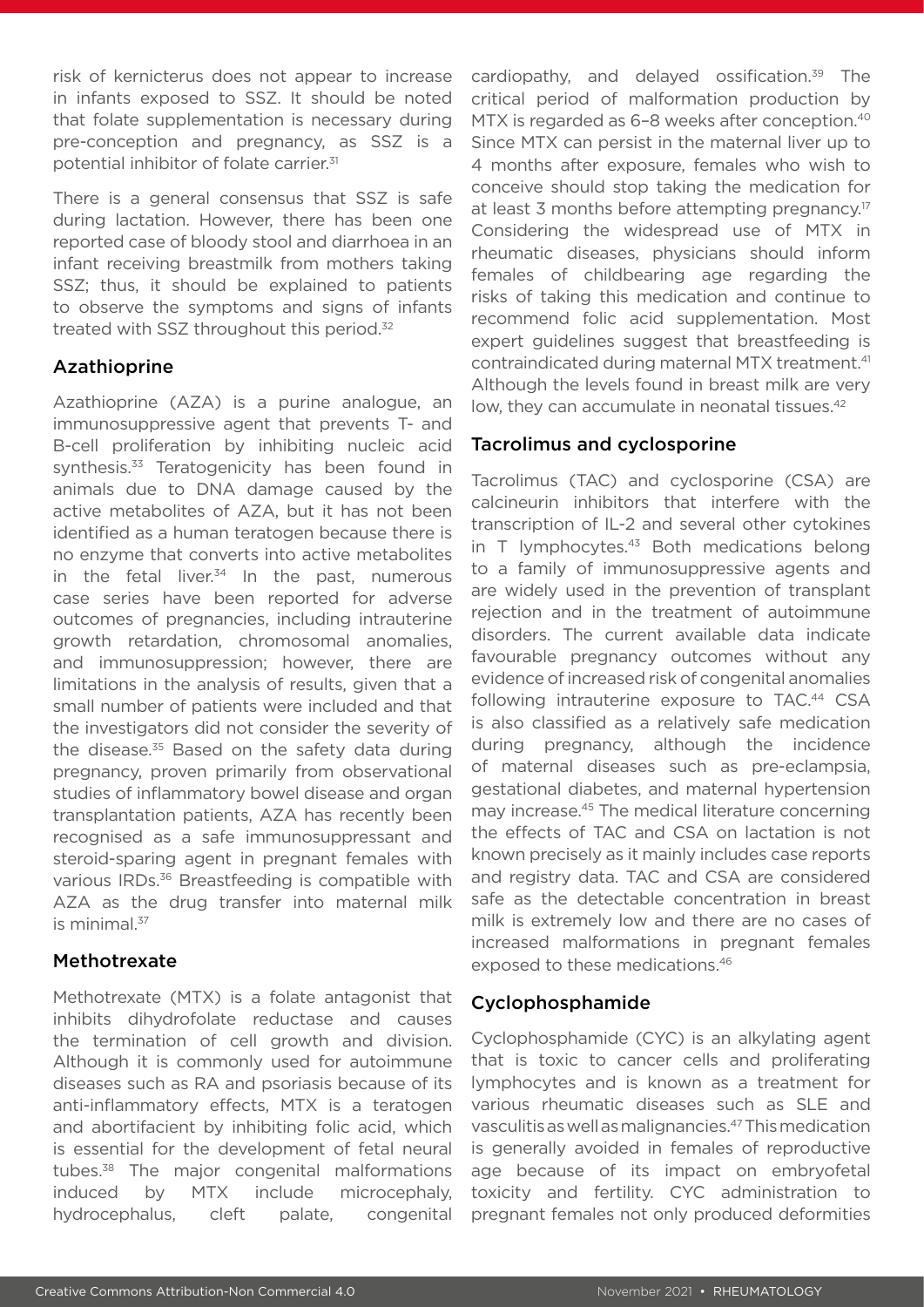of the skeleton, limbs, eyes, and palate, but has been observed to result in severe bone marrow hypoplasia, gastroenteritis, and fetal resorption. The risk seems to increase among the fetuses exposed during the first trimester.<sup>48</sup> For this reason, during pregnancy planning, CYC should be discontinued before conception and switched to pregnancy-compatible medications to avoid fetal exposure to medication. Considering the risk of ovarian failure, other immunosuppressive agents should be preferred as first-line therapy for young females instead of CYC. Nevertheless, if the benefits of CYC outweigh the clinical risks, the use of gonadotropin-releasing hormone agonists during CYC therapy will help preserve ovarian function.49

Patients taking CYC should avoid breastfeeding, as it appears in maternal milk in potentially toxic amounts. There are reports that breastfeeding by females exposed to CYC caused neutropenia and bone marrow suppression in the infant.<sup>24</sup>

#### Mycophenolate mofetil

Mycophenolate mofetil (MMF) is an immunosuppressive agent that selectively inhibits the proliferation of lymphocytes by blocking purine synthesis in B and T lymphocytes.50 It has become a major treatment for lupus nephritis and other IRDs, with fewer side effects on fertility, bladder toxicity, cancer, and infection compared to CYC. Apart from the evidence that MMF is not related to the risk of infertility, this medication is widely known to increase the risk of congenital malformations and miscarriage during pregnancy if the fetus is exposed *in utero*. 51 Toxic effects include facial cleft; anomalies of the external ear, vertebra, rib, eye, and intestine; congenital heart disease; and 2–3 times higher rates of miscarriage than non-exposed groups.<sup>51</sup> Since there have been many cases of malformation occurring, especially when exposed to MMF during the critical organogenesis period, the manufacturer recommends effective contraception for at least 6 weeks after last treatment.52 There is a paucity of information regarding the transmission of MMF into breast milk; therefore, breastfeeding should be discouraged during treatment with MMF.

#### Leflunomide

Leflunomide (LEF) is a potent inhibitor of pyrimidine nucleotide synthesis and protein tyrosine kinase, which is mainly used as a

treatment for RA. Embryonic cells require a large amount of nucleotides for DNA and RNA synthesis to proliferate and, in this respect, LEF may be embryotoxic. $53$  In animal studies, LEF reduced the fetal viability and increased the incidence of exencephaly, cleft palate, and deformities of the skeleton, heart, and vessels at therapeutic doses, similar to those used in humans.54 Hence, LEF is contraindicated during pregnancy and lactation. LEF has a long half-life and enterohepatic circulation that can be sequestered in the bile circulation for up to 2 years after drug cessation. In the event of unintended pregnancy, the drug should be eliminated for 11 days with 8 g cholestyramine three times daily; afterward, plasma levels <0.02 mg/mL should be verified twice at least 2 weeks apart.<sup>53</sup>

# Biologic Disease-Modifying Antirheumatic Drugs

#### Anti-TNF therapy

Anti-TNF agents have been developed as treatments for autoimmune diseases, as TNF is deemed a master pro-inflammatory cytokine that is a major cause of autoimmune inflammation.<sup>55</sup> To date, five agents have been approved for IRDs, including etanercept, infliximab, adalimumab, golimumab, and certolizumab pegol. Most studies generally suggest that anti-TNF therapy has a lower risk in pregnancy, especially in the first two trimesters. $56$  It is necessary to weigh the benefits and potential risks of maintaining anti-TNF agents in consideration of disease activity. Although slightly different depending on the drug, it may be safe to stop treatment in the late second or early third trimester in stable disease, as anti-TNF agents can pass through the placenta after 20 weeks. On the other hand, treatment with an anti-TNF agent is an appropriate option for females with severe active diseases to have a successful pregnancy. Breastfeeding is also compatible with anti-TNF therapy. Among them, certolizumab pegol is known to be the safest during pregnancy and lactation. It is notable that neonates exposed to anti-TNF agents should avoid live vaccinations during the first 6 months of life.<sup>57</sup>

#### Rituximab

Rituximab (RTX) is a chimeric monoclonal B-cell depleting anti-CD20 antibody indicated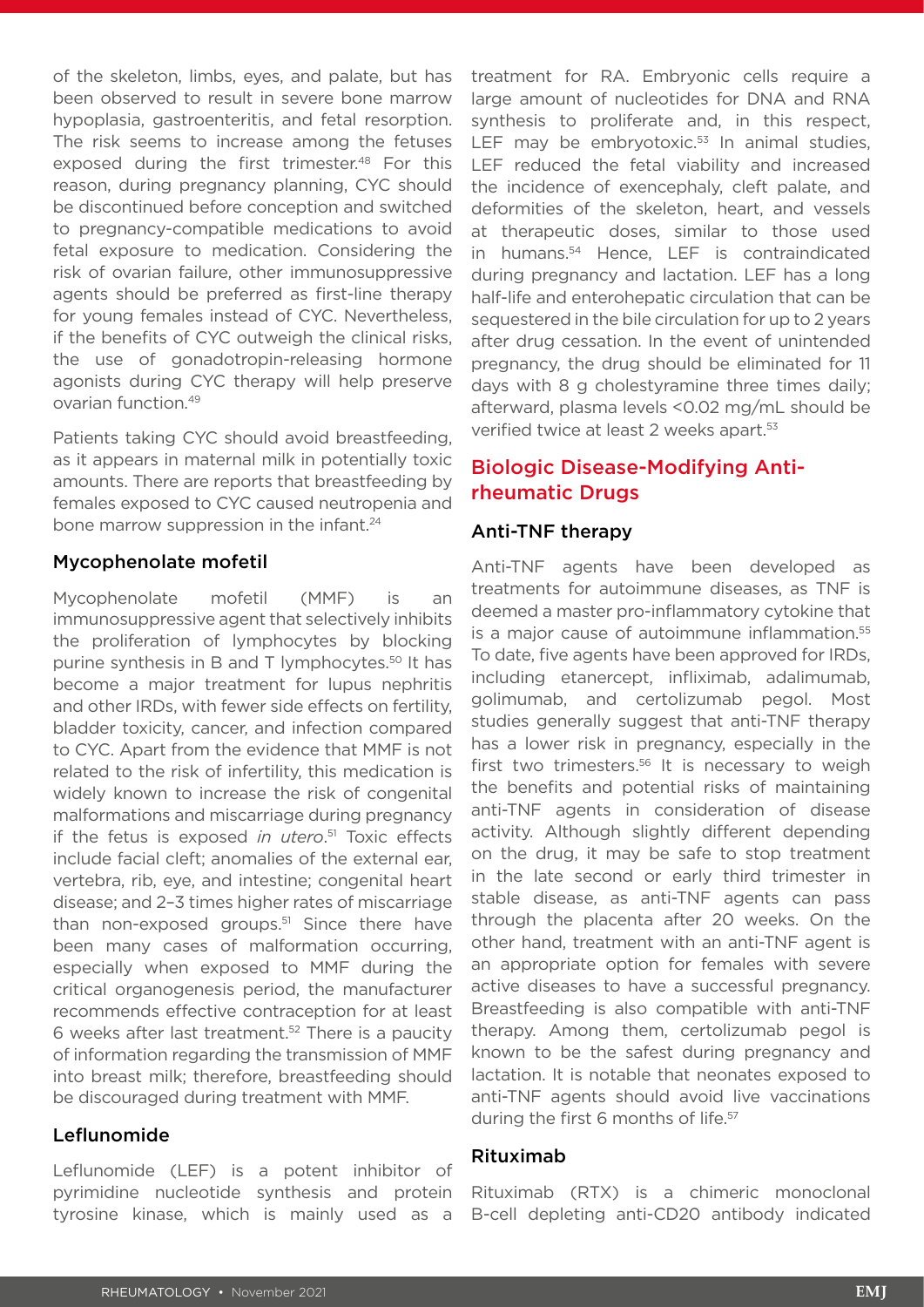for RA, SLE, systemic sclerosis, anti-neutrophil cytoplasmic antibody-associated vasculitis, and inflammatory myopathy.<sup>58</sup> According to the analysis of neonates who were exposed to RTX, few congenital malformations or neonatal infections were observed.59 Nevertheless, the routine use of RTX in females who plan to conceive or become pregnant is discouraged. Although the offspring of pregnant animals exposed to RTX had no teratogenicity, lymphoid B cells were depleted in the newborn, and in humans RTX was detected in the serum of infants after intrauterine exposure.<sup>60</sup> Except for potentially life-threatening diseases occurring during pregnancy, all females of childbearing age should continue to be counselled to avoid pregnancy for ≥12 months after RTX exposure.

There are no data on whether RTX is transmitted to maternal milk and its effect on breastfed children. The European League Against Rheumatism (EULAR) and American College of Rheumatology (ACR) argue that this medication is considered safe because of its large molecular weight and poor absorption into breast milk.<sup>41,56</sup>

#### Other biologic agents

Scant data are available regarding the compatibility of other biologics with pregnancy and lactation. CTLA-4 inhibitors (i.e., abatacept), IL-6 inhibitors (i.e., tocilizumab), B-cell activating factor inhibitors (i.e., belimumab), IL-17 inhibitors (i.e., secukinumab), and IL-12/23 inhibitors (i.e., ustekinumab) are included in this group. They are conditionally recommended before conception, in that these agents do not cross the placenta until the second trimester, but should be stopped during pregnancy. Further investigation is expected, given that there are little data on the effects of these biologic agents during pregnancy and lactation.

#### Targeted Synthetic Disease-Modifying Anti-rheumatic Drugs

JAK inhibitors, a 'target' therapy that acts on the immune response like other biologic agents, are the latest approved medication for use as a treatment for RA.<sup>61</sup> Currently, these agents include two JAK inhibitors, tofacitinib and baricitinib, which block one or more JAK enzymes and prevent the signalling of pro-inflammatory cytokines.

Table 2: Safety of anti-rheumatic medications in males during pregnancy planning.

| Low risk               | High risk                     | Limited safety data |
|------------------------|-------------------------------|---------------------|
| <b>NSAIDs</b>          | Cyclophosphamide <sup>+</sup> | Rituximab           |
| Corticosteroids        |                               | Abatacept           |
| <b>LMWH</b>            |                               | Tocilizumab         |
| Low-dose aspirin       |                               | Belimumab           |
| Hydroxychloroquine     |                               | Secukinumab         |
| Sulfasalazine*         |                               | Ustekinumab         |
| Azathioprine           |                               | Tofacitinib         |
| Methotrexate           |                               | <b>Baricitinib</b>  |
| Tacrolimus/cyclosporin |                               |                     |
| Mycophenolate mofetil  |                               |                     |
| Leflunomide            |                               |                     |
| Anti-TNF agents        |                               |                     |

\*Sulfasalazine can reduce the counts and motility of sperm, causing reversible azoospermia at doses >2 g/day.

†Cyclophosphamide has a high risk of irreversible infertility at doses >7.5 g.

LMWH: low-molecular-weight heparin; NSAIDs: non-steroidal anti-inflammatory drugs.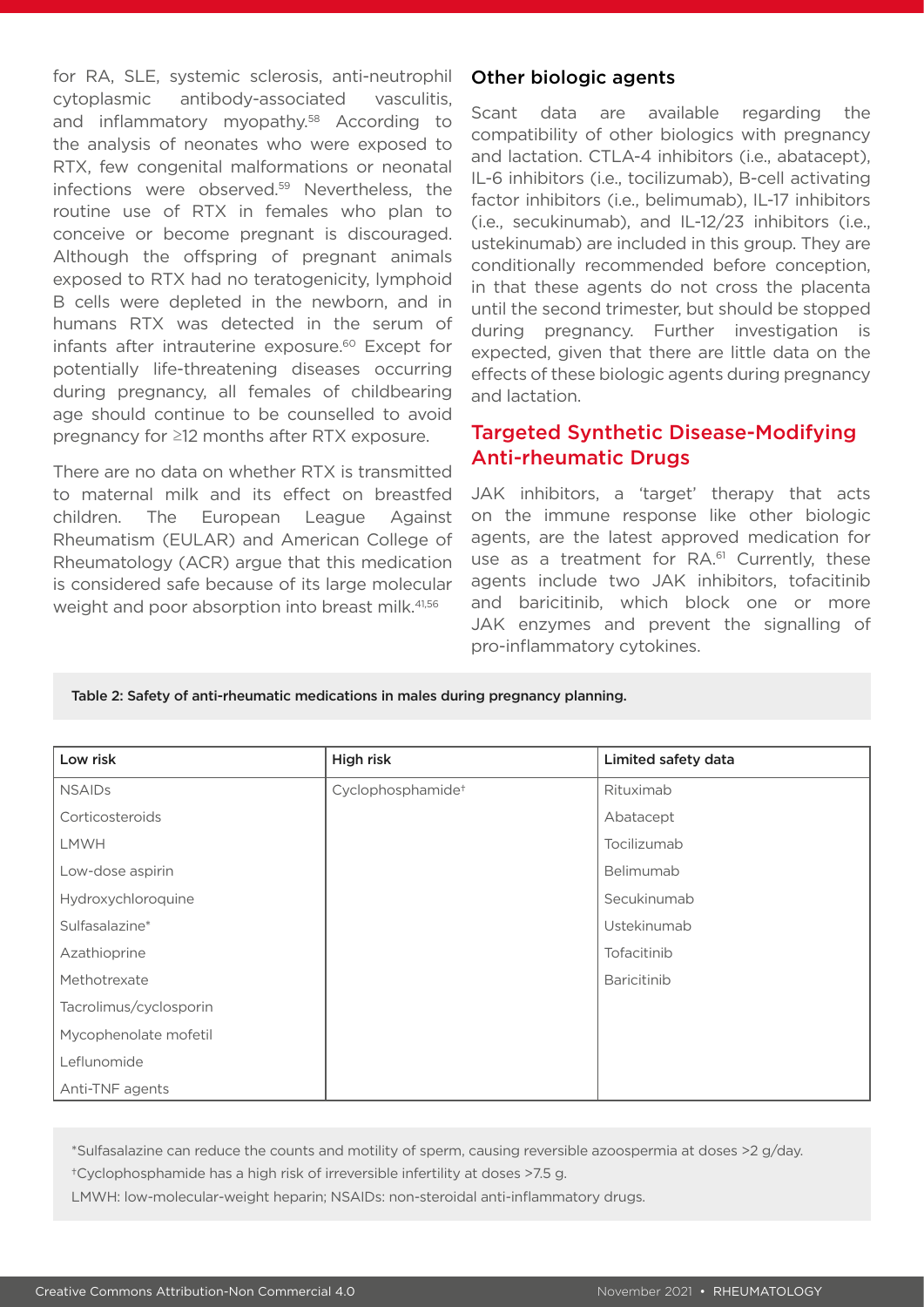As they are a small molecule that can cross the placenta and are known to decrease the fertility and increase embryo lethality in animal models, the randomised controlled trial protocols excluded pregnant females.<sup>62</sup> Case reports with no adverse outcomes of pregnancy in females exposed to JAK inhibitors are extremely rare; however, there is little information on the safety of these medications during pregnancy so far.<sup>63</sup> Therefore, the present recommendation is that the use of JAK inhibitors should be discontinued during pregnancy and lactation.

# MALE FERTILITY AND RISK OF CONCEPTION WITH ANTI-RHEUMATIC **THERAPY**

Assessment of the safety of paternal exposure to medications during pregnancy planning considers whether the medication causes infertility or can lead to adverse pregnancy outcomes. Except for CYC and SSZ, most medications are not teratogenic and do not affect fertility.64 CYC is reported to lead to irreversible

azoospermia and potential teratogenicity and should be discontinued for 3 months prior to conception. SSZ causes reversible azoospermia; thus, it is recommended that males who take this medication and have difficulty conceiving are advised to stop this medication for 3 months. Table 2 summarises the safety of paternal exposure to anti-rheumatic medications.

#### **CONCLUSION**

The authors have discussed the safety of medications during pregnancy and lactation in patients with IRDs. Prior to the initiation of treatment for females with rheumatic diseases of childbearing age, extensive counselling should be provided on the possible toxicity of exposure to medications and the potential risks should be emphasised in the case of an unplanned pregnancy. Physicians should carefully weigh the risks and benefits of adverse outcomes during pregnancy from exposure to the medication against disease flare when withholding maternal treatment.

#### References

- 1. Tincani A et al. Pregnancy in patients with autoimmune disease: a reality in 2016. Autoimmun Rev. 2016;15(10):975-7.
- 2. Østensen M et al. Interaction of pregnancy and autoimmune rheumatic disease. Autoimmun Rev. 2012;11(6-7):A437-46.
- 3. Andreoli L et al. Disease activity assessment of rheumatic diseases during pregnancy: a comprehensive review of indices used in clinical studies. Autoimmun Rev. 2019;18(2):164-76.
- 4. Roldan Munoz S et al. Differences in medication beliefs between pregnant women using medication, or not, for chronic diseases: a cross-sectional, multinational, web-based study. BMJ open. 2020;10(2):e034529.
- 5. Makol A et al. Rheumatoid arthritis and pregnancy: safety considerations in pharmacological management. Drugs. 2011;71(15):1973-87.
- 6. The US Food and Drug Administration. FDA recommends avoiding use of NSAIDs in pregnancy at 20 weeks or later because they can result in low amniotic fluid. 2020. Available at: https://www.fda. gov/media/142967/download. Last accessed: 16th October 2020.
- 7. Black RA, Hill DA. Over-the-counter medications in pregnancy. Am Fam Physician. 2003;67(12):2517-24.
- 8. Koren G et al. Nonsteroidal antiinflammatory drugs during third trimester and the risk of premature closure of the ductus arteriosus: a meta-analysis. Ann Pharma-cother. 2006;40(5):824-9.
- 9. Uhler ML et al. The effect of nonsteroidal anti-inflammatory drugs on ovulation: a prospective, randomized clinical trial. Fertil Steril. 2001;76(5):957-61.
- 10. Daniel S et al. Major malformations following exposure to nonsteroidal antiinflammatory drugs during the first trimester of pregnancy. J Rheumatol. 2012;39(11):2163-9.
- 11. Bloor M, Paech M. Nonsteroidal antiinflammatory drugs during pregnancy and the initiation of lactation. Anesth Analg. 2013;116(5):1063-75.
- 12. Fu S-C et al. Do postpartum nonsteroidal antiinflammatory drugs (NSAIDs) affect neonatal hyperbilirubinaemia? Taiwanese J Obstet Gynecol. 2020;59(6):891-4.
- 13. Rigourd V et al. Ibuprofen concentrations in human mature milk—first data about

pharmacokinetics study in breast milk with AOR-10127 "Antalait" study. Ther Drug Monit. 2014;36(5):590-6.

- 14. Kemp MW et al. The clinical use of corticosteroids in pregnancy. Hum Reprod Update. 2016;22(2):240-59.
- 15. Izmirly PM et al. Neonatal lupus syndromes. Rheum Dis Clin North Am. 2007;33(2):267-85.
- 16. Ogueh O, Johnson M. The metabolic effect of antenatal corticosteroid therapy. Hum Reprod Update. 2000;6(2):169-76.
- 17. Janssen NM, Genta MS. The effects of immunosuppressive and antiinflammatory medications on fertility, pregnancy, and lactation. Arch Intern Med. 2000;160(5):610-9.
- 18. Bandoli G et al. A review of systemic corticosteroid use in pregnancy and the risk of select pregnancy and birth outcomes. Rheum Dis Clin North Am. 2017;43(3):489-502.
- 19. Kim J-W et al. Lupus Low Disease Activity State achievement is important for reducing adverse outcomes in pregnant patients with systemic lupus erythematosus. J Rheumatol. 2021;48(5):707-16. [Epub ahead of print].
- 20. Öst L et al. Prednisolone